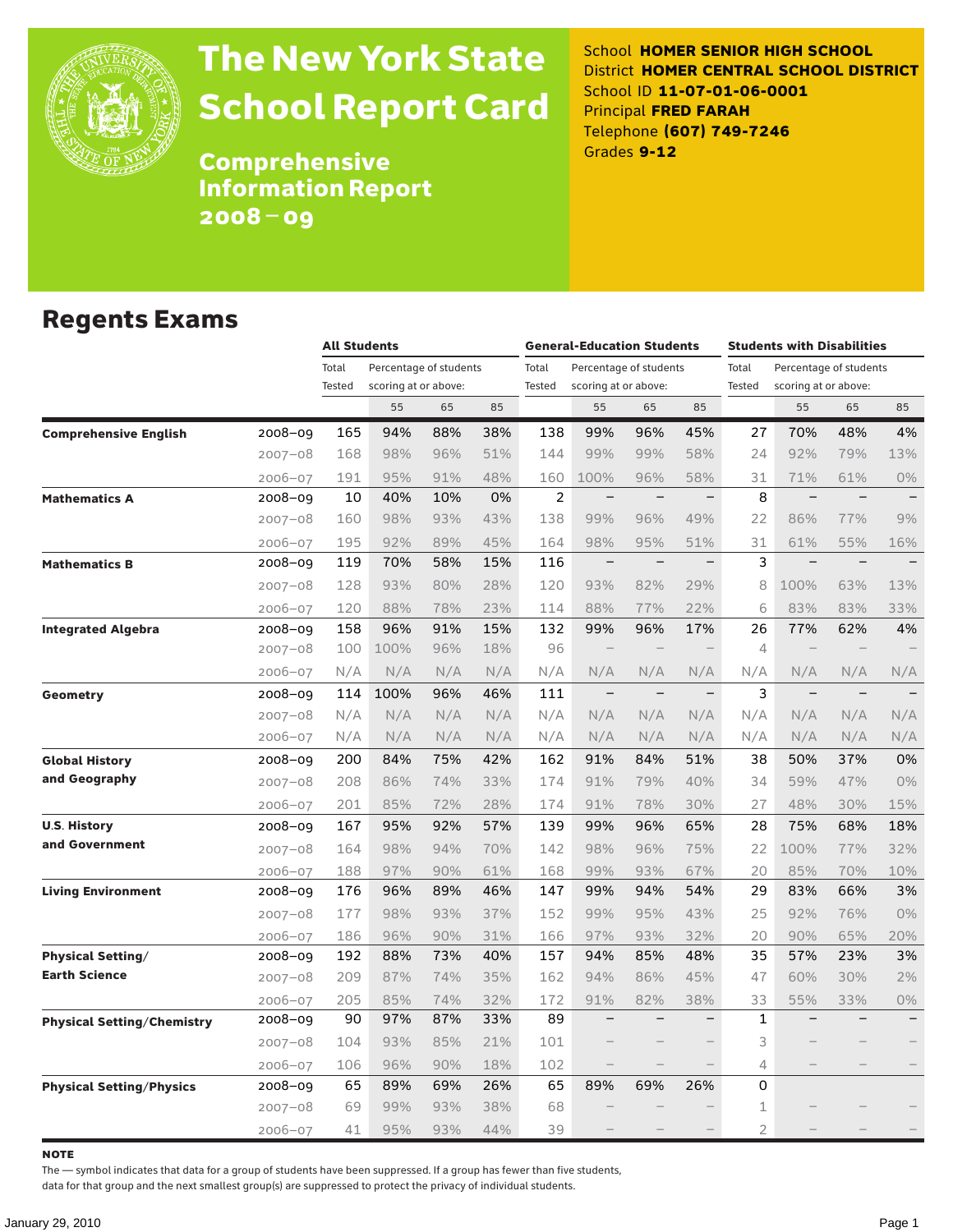School ID **11-07-01-06-0001**

School **HOMER SENIOR HIGH SCHOOL** District **HOMER CENTRAL SCHOOL DISTRICT**

### Regents Exams

|                              |             | <b>All Students</b> |      |                                                |     |                                                                   | <b>General-Education Students Students with Disabilities</b> |      |                 |                                                |    |    |    |
|------------------------------|-------------|---------------------|------|------------------------------------------------|-----|-------------------------------------------------------------------|--------------------------------------------------------------|------|-----------------|------------------------------------------------|----|----|----|
|                              |             | Total<br>Tested     |      | Percentage of students<br>scoring at or above: |     | Total<br>Percentage of students<br>scoring at or above:<br>Tested |                                                              |      | Total<br>Tested | Percentage of students<br>scoring at or above: |    |    |    |
|                              |             |                     | 55   | 65                                             | 85  |                                                                   | 55                                                           | 65   | 85              |                                                | 55 | 65 | 85 |
| <b>Comprehensive French</b>  | 2008-09     | 25                  | 100% | 96%                                            | 76% | 25                                                                | 100%                                                         | 96%  | 76%             | $\mathbf 0$                                    |    |    |    |
|                              | $2007 - 08$ | 22                  | 100% | 100%                                           | 73% | 22                                                                | 100%                                                         | 100% | 73%             | 0                                              |    |    |    |
|                              | $2006 - 07$ | 27                  | 100% | 100%                                           | 70% | 27                                                                | 100%                                                         | 100% | 70%             | 0                                              |    |    |    |
| <b>Comprehensive German</b>  | 2008-09     | 12                  | 92%  | 92%                                            | 75% | 11                                                                |                                                              |      |                 | $\mathbf{1}$                                   |    |    |    |
|                              | $2007 - 08$ | 9                   | 100% | 100%                                           | 33% | 8                                                                 |                                                              |      |                 | 1                                              |    |    |    |
|                              | $2006 - 07$ | 11                  | 100% | 100%                                           | 27% | 10                                                                |                                                              |      |                 | 1                                              |    |    |    |
| <b>Comprehensive Hebrew</b>  | $2008 - 09$ | $\mathsf O$         |      |                                                |     | 0                                                                 |                                                              |      |                 | 0                                              |    |    |    |
|                              | $2007 - 08$ | $\circ$             |      |                                                |     | 0                                                                 |                                                              |      |                 | $\Omega$                                       |    |    |    |
|                              | $2006 - 07$ | 0                   |      |                                                |     | 0                                                                 |                                                              |      |                 | 0                                              |    |    |    |
| <b>Comprehensive Italian</b> | 2008-09     | 0                   |      |                                                |     | 0                                                                 |                                                              |      |                 | 0                                              |    |    |    |
|                              | $2007 - 08$ | 0                   |      |                                                |     | 0                                                                 |                                                              |      |                 | 0                                              |    |    |    |
|                              | $2006 - 07$ | 0                   |      |                                                |     | 0                                                                 |                                                              |      |                 | 0                                              |    |    |    |
| <b>Comprehensive Latin</b>   | 2008-09     | 0                   |      |                                                |     | 0                                                                 |                                                              |      |                 | 0                                              |    |    |    |
|                              | $2007 - 08$ | 0                   |      |                                                |     | 0                                                                 |                                                              |      |                 | $\bigcap$                                      |    |    |    |
|                              | $2006 - 07$ | $\circ$             |      |                                                |     | 0                                                                 |                                                              |      |                 | $\circ$                                        |    |    |    |
| <b>Comprehensive Spanish</b> | 2008-09     | 73                  | 99%  | 95%                                            | 56% | 71                                                                |                                                              |      |                 | $\overline{2}$                                 |    |    |    |
|                              | $2007 - 08$ | 68                  | 100% | 97%                                            | 62% | 68                                                                | 100%                                                         | 97%  | 62%             | $\Omega$                                       |    |    |    |
|                              | $2006 - 07$ | 94                  | 100% | 99%                                            | 43% | 92                                                                |                                                              |      |                 | $\overline{2}$                                 |    |    |    |

#### note

The — symbol indicates that data for a group of students have been suppressed. If a group has fewer than five students,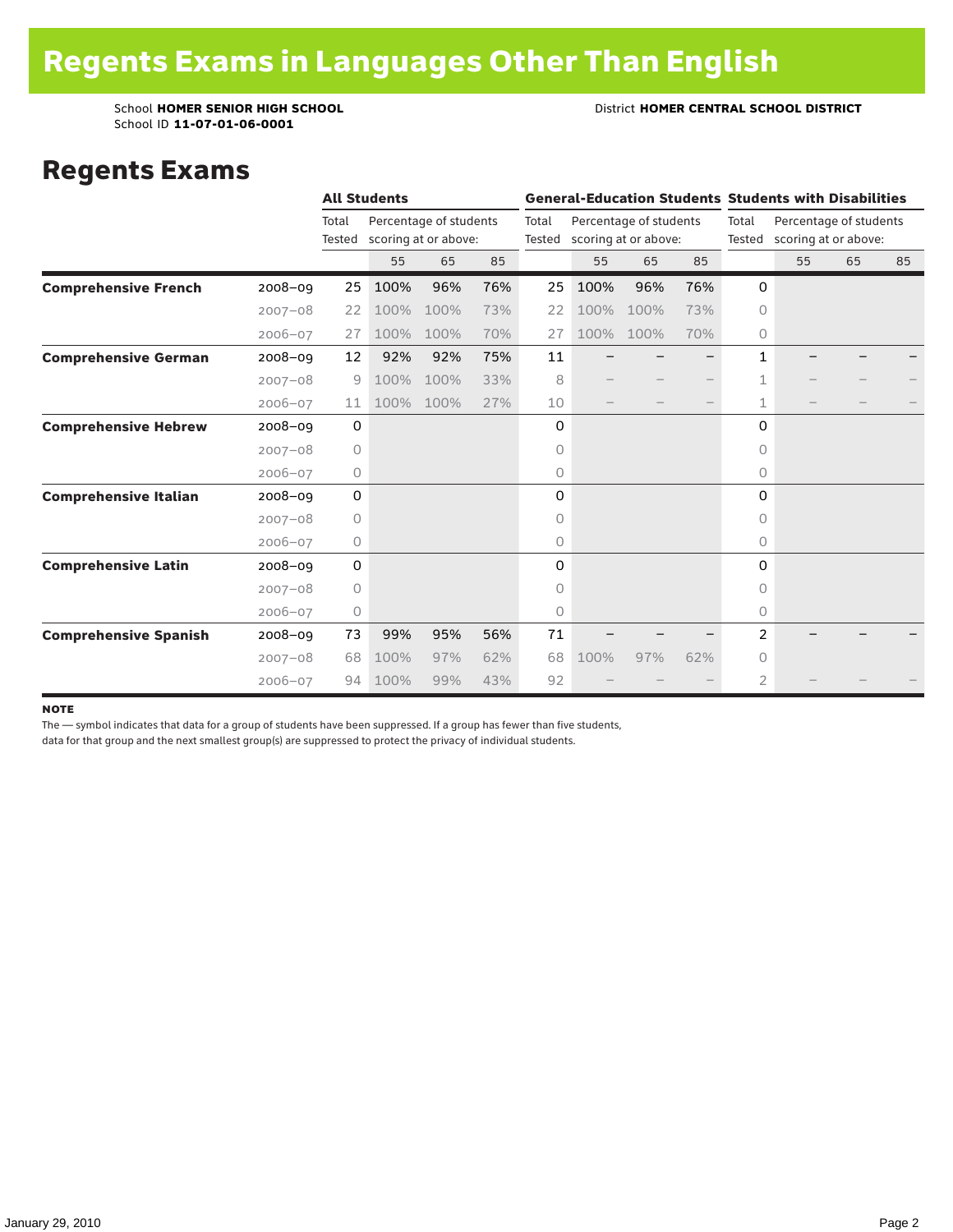School ID **11-07-01-06-0001**

## Regents Competency Tests

|                       |             | <b>All Students</b> |                  |                     |                                 | <b>General-Education Students Students with Disabilities</b> |                  |  |
|-----------------------|-------------|---------------------|------------------|---------------------|---------------------------------|--------------------------------------------------------------|------------------|--|
|                       |             | <b>Total Tested</b> | Percent Passing: | <b>Total Tested</b> | Percent Passing:                | <b>Total Tested</b>                                          | Percent Passing: |  |
| <b>Mathematics</b>    | 2008-09     | 32                  | 72%              | 0                   |                                 | 32                                                           | 72%              |  |
|                       | $2007 - 08$ | 20                  | 45%              | $\circ$             |                                 | 20                                                           | 45%              |  |
|                       | $2006 - 07$ | 6                   | 67%              | 1                   |                                 | 5                                                            |                  |  |
| <b>Science</b>        | 2008-09     | 17                  | 59%              | 2                   |                                 | 15                                                           |                  |  |
|                       | $2007 - 08$ | 35                  | 77%              | 3                   |                                 | 32                                                           |                  |  |
|                       | $2006 - 07$ | 4                   |                  | 0                   |                                 | 4                                                            |                  |  |
| <b>Reading</b>        | 2008-09     | 5                   | 80%              | $\mathbf{1}$        |                                 | 4                                                            |                  |  |
|                       | $2007 - 08$ | U                   |                  | 0                   |                                 | <sup>n</sup>                                                 |                  |  |
|                       | 2006-07     | $\overline{2}$      |                  | $\circ$             |                                 | 2                                                            |                  |  |
| <b>Writing</b>        | 2008-09     | 4                   |                  | 1                   |                                 | 3                                                            |                  |  |
|                       | $2007 - 08$ | 0                   |                  | 0                   |                                 | 0                                                            |                  |  |
|                       | $2006 - 07$ | 2                   |                  | $\circ$             |                                 | 2                                                            |                  |  |
| <b>Global Studies</b> | 2008-09     | 27                  | 22%              | 2                   |                                 | 25                                                           |                  |  |
|                       | $2007 - 08$ | 19                  | 32%              | $\overline{2}$      |                                 | 17                                                           |                  |  |
|                       | $2006 - 07$ | 11                  | 27%              | 3                   | $\hspace{0.1mm}-\hspace{0.1mm}$ | 8                                                            |                  |  |
| <b>U.S. History</b>   | 2008-09     | 6                   | 33%              | 1                   |                                 | 5                                                            |                  |  |
| and Government        | $2007 - 08$ | 4                   |                  |                     |                                 | 3                                                            |                  |  |
|                       | $2006 - 07$ | 5                   | 20%              | 2                   |                                 | 3                                                            |                  |  |

#### **NOTE**

The — symbol indicates that data for a group of students have been suppressed. If a group has fewer than five students,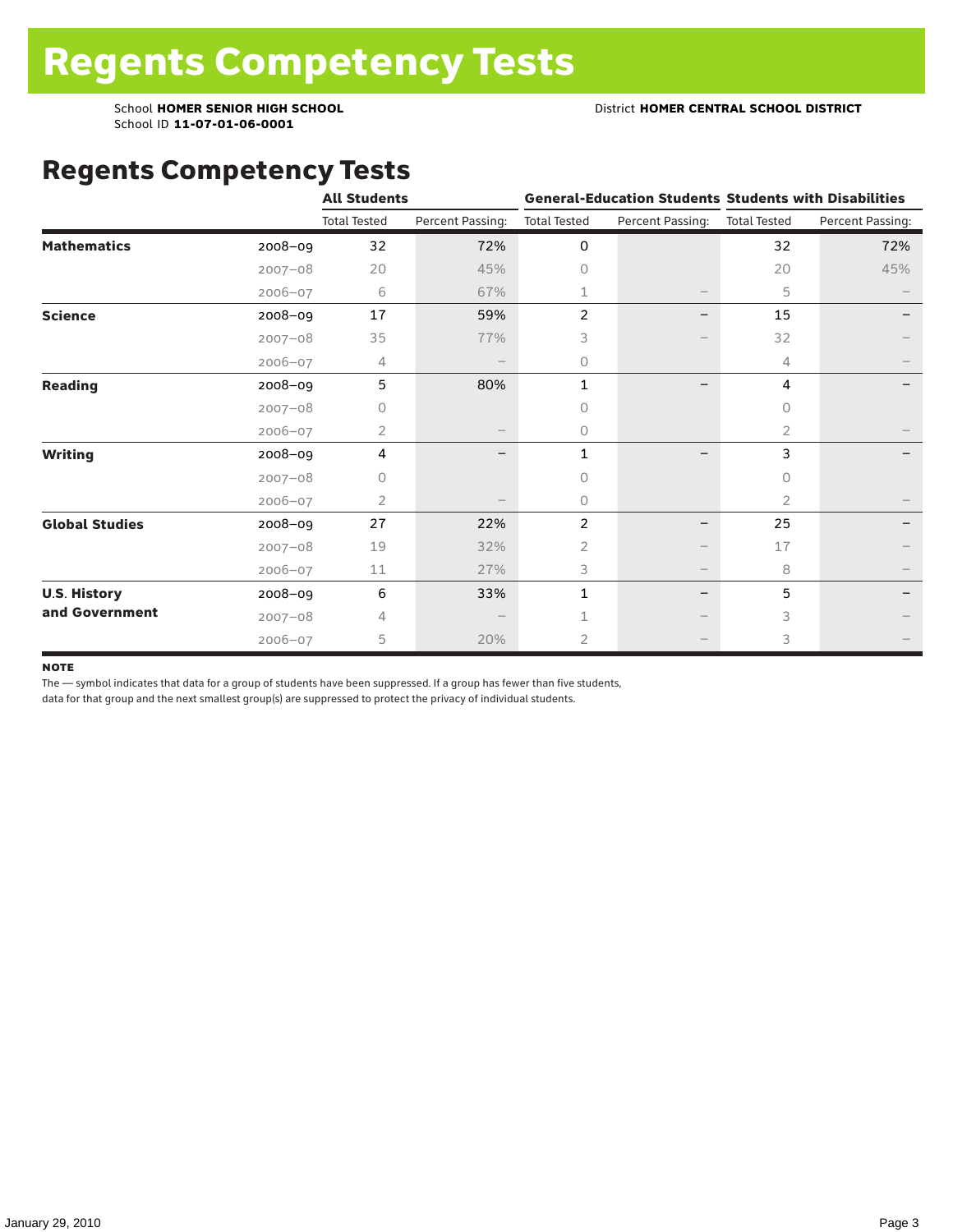### New York State English as a Second Language Achievement Test (NYSESLAT)

|                  |             | <b>All Students</b> |  |                                   |  | <b>General-Education Students</b> |             |  |                                   |  | <b>Students with Disabilities</b> |                     |                                   |  |                             |       |
|------------------|-------------|---------------------|--|-----------------------------------|--|-----------------------------------|-------------|--|-----------------------------------|--|-----------------------------------|---------------------|-----------------------------------|--|-----------------------------|-------|
|                  |             | Total               |  | Percent of students scoring       |  |                                   | Total       |  | Percent of students scoring       |  |                                   | Total               |                                   |  | Percent of students scoring |       |
|                  |             |                     |  | Tested in each performance level: |  |                                   |             |  | Tested in each performance level: |  |                                   |                     | Tested in each performance level: |  |                             |       |
|                  |             |                     |  | Begin. Interm. Adv.               |  | Prof.                             |             |  | Begin. Interm. Adv.               |  | Prof.                             |                     |                                   |  | Begin. Interm. Adv.         | Prof. |
| <b>Listening</b> | $2008 - 09$ | 0                   |  |                                   |  |                                   | 0           |  |                                   |  |                                   | 0                   |                                   |  |                             |       |
| and Speaking     | $2007 - 08$ | $\bigcirc$          |  |                                   |  |                                   | $\circ$     |  |                                   |  |                                   | $\circ$             |                                   |  |                             |       |
| $(Grades K-1)$   | $2006 - 07$ | 0                   |  |                                   |  |                                   | $\bigcirc$  |  |                                   |  |                                   | $\circlearrowright$ |                                   |  |                             |       |
| <b>Reading</b>   | 2008-09     | 0                   |  |                                   |  |                                   | 0           |  |                                   |  |                                   | 0                   |                                   |  |                             |       |
| and Writing      | $2007 - 08$ | $\bigcirc$          |  |                                   |  |                                   | $\circ$     |  |                                   |  |                                   | $\circ$             |                                   |  |                             |       |
| $(Grades K-1)$   | $2006 - 07$ | $\bigcirc$          |  |                                   |  |                                   | $\circ$     |  |                                   |  |                                   | $\circ$             |                                   |  |                             |       |
| <b>Listening</b> | 2008-09     | 0                   |  |                                   |  |                                   | 0           |  |                                   |  |                                   | $\mathbf 0$         |                                   |  |                             |       |
| and Speaking     | $2007 - 08$ | 0                   |  |                                   |  |                                   | $\circ$     |  |                                   |  |                                   | $\circ$             |                                   |  |                             |       |
| (Grades $2-4$ )  | $2006 - 07$ | 0                   |  |                                   |  |                                   | $\bigcirc$  |  |                                   |  |                                   | $\circ$             |                                   |  |                             |       |
| <b>Reading</b>   | 2008-09     | $\mathsf 0$         |  |                                   |  |                                   | 0           |  |                                   |  |                                   | 0                   |                                   |  |                             |       |
| and Writing      | $2007 - 08$ | $\bigcirc$          |  |                                   |  |                                   | $\circ$     |  |                                   |  |                                   | $\circ$             |                                   |  |                             |       |
| (Grades $2-4$ )  | $2006 - 07$ | 0                   |  |                                   |  |                                   | $\circ$     |  |                                   |  |                                   | $\circ$             |                                   |  |                             |       |
| <b>Listening</b> | 2008-09     | 0                   |  |                                   |  |                                   | 0           |  |                                   |  |                                   | 0                   |                                   |  |                             |       |
| and Speaking     | $2007 - 08$ | $\bigcirc$          |  |                                   |  |                                   | $\circ$     |  |                                   |  |                                   | $\circ$             |                                   |  |                             |       |
| $(Grades 5-6)$   | $2006 - 07$ | $\bigcirc$          |  |                                   |  |                                   | $\circ$     |  |                                   |  |                                   | $\circ$             |                                   |  |                             |       |
| <b>Reading</b>   | $2008 - 09$ | $\mathsf 0$         |  |                                   |  |                                   | 0           |  |                                   |  |                                   | 0                   |                                   |  |                             |       |
| and Writing      | $2007 - 08$ | 0                   |  |                                   |  |                                   | 0           |  |                                   |  |                                   | 0                   |                                   |  |                             |       |
| $(Grades 5-6)$   | $2006 - 07$ | $\bigcirc$          |  |                                   |  |                                   | $\bigcirc$  |  |                                   |  |                                   | $\circlearrowright$ |                                   |  |                             |       |
| <b>Listening</b> | $2008 - 09$ | 0                   |  |                                   |  |                                   | 0           |  |                                   |  |                                   | 0                   |                                   |  |                             |       |
| and Speaking     | $2007 - 08$ | $\bigcirc$          |  |                                   |  |                                   | $\circ$     |  |                                   |  |                                   | $\circ$             |                                   |  |                             |       |
| $(Grades 7-8)$   | $2006 - 07$ | $\bigcirc$          |  |                                   |  |                                   | $\bigcirc$  |  |                                   |  |                                   | $\circlearrowright$ |                                   |  |                             |       |
| <b>Reading</b>   | 2008-09     | 0                   |  |                                   |  |                                   | 0           |  |                                   |  |                                   | 0                   |                                   |  |                             |       |
| and Writing      | $2007 - 08$ | $\bigcirc$          |  |                                   |  |                                   | $\circ$     |  |                                   |  |                                   | $\circ$             |                                   |  |                             |       |
| $(Grades 7-8)$   | $2006 - 07$ | $\bigcirc$          |  |                                   |  |                                   | $\circ$     |  |                                   |  |                                   | $\circ$             |                                   |  |                             |       |
| <b>Listening</b> | $2008 - 09$ | 0                   |  |                                   |  |                                   | 0           |  |                                   |  |                                   | 0                   |                                   |  |                             |       |
| and Speaking     | $2007 - 08$ | 1                   |  |                                   |  |                                   | $\mathbf 1$ |  |                                   |  |                                   | 0                   |                                   |  |                             |       |
| $(Grades g-12)$  | $2006 - 07$ | $\mathbf 1$         |  |                                   |  | $-$                               | $\mathbf 1$ |  |                                   |  |                                   | $\circ$             |                                   |  |                             |       |
| <b>Reading</b>   | $2008 - 09$ | 0                   |  |                                   |  |                                   | 0           |  |                                   |  |                                   | 0                   |                                   |  |                             |       |
| and Writing      | $2007 - 08$ | 1                   |  |                                   |  |                                   | $\mathbf 1$ |  |                                   |  |                                   | $\circlearrowright$ |                                   |  |                             |       |
| $(Grades g-12)$  | $2006 - 07$ | 1                   |  |                                   |  |                                   | $\mathbf 1$ |  |                                   |  |                                   | $\circ$             |                                   |  |                             |       |

#### **NOTE**

The — symbol indicates that data for a group of students have been suppressed. If a group has fewer than five students,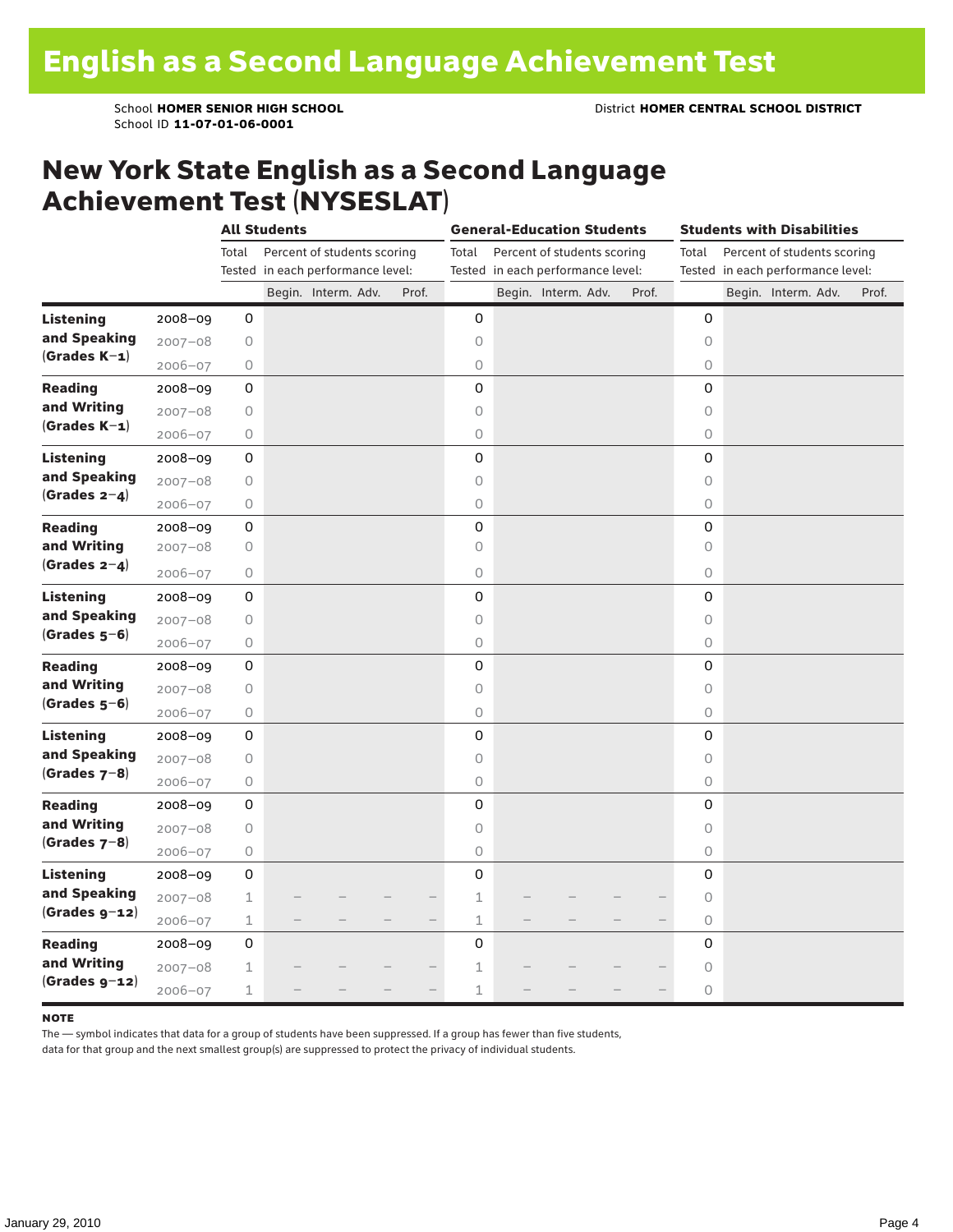School ID **11-07-01-06-0001**

# Elementary/Middle-Level Social Studies 2008–09

|                            | <b>All Students</b>                                         |  |  |  |                                                             |  | <b>General-Education Students</b> |  |                                                             |  |   | <b>Students with Disabilities</b> |  |  |                |  |  |
|----------------------------|-------------------------------------------------------------|--|--|--|-------------------------------------------------------------|--|-----------------------------------|--|-------------------------------------------------------------|--|---|-----------------------------------|--|--|----------------|--|--|
|                            | Percentage of students<br>Total<br>Tested scoring at level: |  |  |  | Percentage of students<br>Total<br>Tested scoring at level: |  |                                   |  | Percentage of students<br>Total<br>Tested scoring at level: |  |   |                                   |  |  |                |  |  |
|                            |                                                             |  |  |  | 4                                                           |  |                                   |  |                                                             |  |   |                                   |  |  | $\overline{a}$ |  |  |
| <b>Elementary</b><br>Level | 0                                                           |  |  |  |                                                             |  |                                   |  |                                                             |  |   |                                   |  |  |                |  |  |
| <b>Middle Level</b>        | 0                                                           |  |  |  |                                                             |  |                                   |  |                                                             |  | 0 |                                   |  |  |                |  |  |

### 2005 Total Cohort Performance on Regents Exams After Four Years

|                                        | <b>All Students</b>     |           |                                    |              |  | <b>General-Education Students</b> |                                                              |     |              |  | <b>Students with Disabilities</b>                      |           |     |              |  |
|----------------------------------------|-------------------------|-----------|------------------------------------|--------------|--|-----------------------------------|--------------------------------------------------------------|-----|--------------|--|--------------------------------------------------------|-----------|-----|--------------|--|
|                                        | Cohort<br>$\circ$<br>「四 |           | Percentage of<br>students scoring: |              |  |                                   | Cohort<br>≣<br>Percentage of<br>ò,<br>모<br>students scoring: |     |              |  | Cohort<br>Percentage of<br>S<br>문<br>students scoring: |           |     |              |  |
|                                        |                         | $55 - 64$ |                                    | 65-84 85-100 |  |                                   | $55 - 64$                                                    |     | 65-84 85-100 |  |                                                        | $55 - 64$ |     | 65-84 85-100 |  |
| <b>Global History</b><br>and Geography | 173                     | 4%        | 50%                                | 35%          |  | 148                               | 3%                                                           | 51% | 39%          |  | 25                                                     | 8%        | 40% | 8%           |  |
| <b>U.S. History</b><br>and Government  | 173                     | 3%        | 22%                                | 65%          |  | 148                               | 2%                                                           | 20% | 72%          |  | 25                                                     | 8%        | 36% | 20%          |  |
| <b>Science</b>                         | 173                     | 2%        | 41%                                | 49%          |  | 148                               | 1%                                                           | 39% | 55%          |  | 25                                                     | 8%        | 52% | 12%          |  |

# New York State Alternate Assessments (NYSAA) 2008–09

|                              | <b>All Students</b> |                  |               |                            |   |  |  |  |  |  |
|------------------------------|---------------------|------------------|---------------|----------------------------|---|--|--|--|--|--|
|                              | Total               | Tested at Level: |               | Number of students scoring |   |  |  |  |  |  |
|                              |                     | 1                | $\mathcal{P}$ | 3                          | 4 |  |  |  |  |  |
| <b>Elementary Level</b>      |                     |                  |               |                            |   |  |  |  |  |  |
| Social Studies               | 0                   |                  |               |                            |   |  |  |  |  |  |
| <b>Middle Level</b>          |                     |                  |               |                            |   |  |  |  |  |  |
| Social Studies               | 0                   |                  |               |                            |   |  |  |  |  |  |
| <b>Secondary Level</b>       |                     |                  |               |                            |   |  |  |  |  |  |
| <b>English Language Arts</b> | O                   |                  |               |                            |   |  |  |  |  |  |
| <b>Mathematics</b>           | Ω                   |                  |               |                            |   |  |  |  |  |  |
| Social Studies               | O                   |                  |               |                            |   |  |  |  |  |  |
| Science                      | Ω                   |                  |               |                            |   |  |  |  |  |  |

The New York State Alternate Assessment (NYSAA) is for students with severe cognitive disabilities. Results for students taking the NYSAA in English language arts, mathematics, and science at the elementary and middle levels are available in the *Accountability and Overview Report* part of *The New York State Report Card*.

The — symbol indicates that data for a group of students have been suppressed. If a group has fewer than five students, data for that group and the next smallest group(s) are suppressed to protect the privacy of individual students.

**NOTE**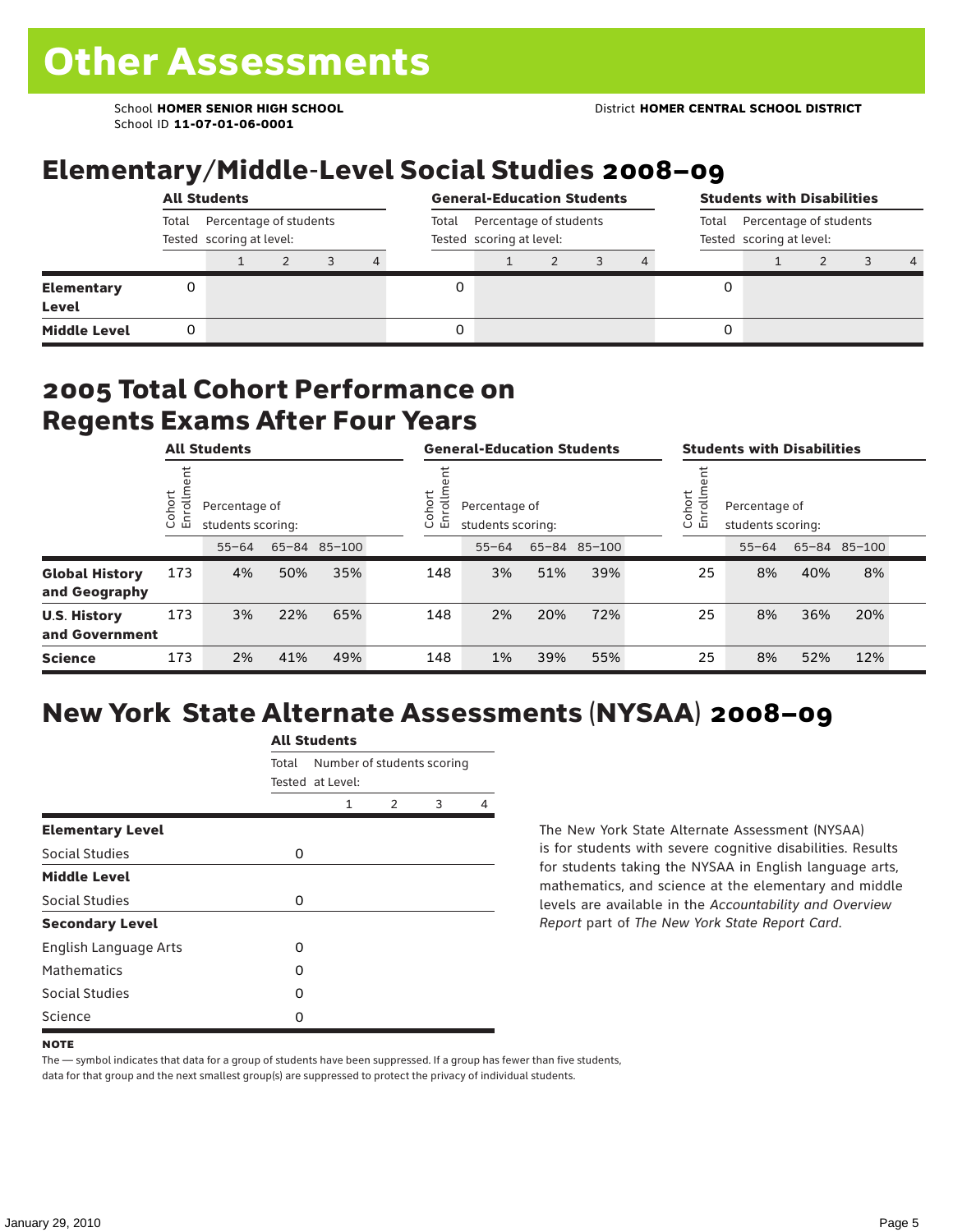School ID **11-07-01-06-0001**

# High School Completers

|                                    |             | <b>All Students</b>   |                            |                       | <b>General-Education Students</b> | <b>Students with Disabilities</b> |                            |  |
|------------------------------------|-------------|-----------------------|----------------------------|-----------------------|-----------------------------------|-----------------------------------|----------------------------|--|
|                                    |             | Number<br>of Students | Percentage<br>of Graduates | Number<br>of Students | Percentage<br>of Graduates        | Number<br>of Students             | Percentage<br>of Graduates |  |
| <b>Total Graduates</b>             | $2008 - 09$ | 145                   |                            | 132                   |                                   | 13                                |                            |  |
|                                    | $2007 - 08$ | 178                   |                            | 156                   |                                   | 22                                |                            |  |
|                                    | $2006 - 07$ | 147                   |                            | 134                   |                                   | 13                                |                            |  |
| <b>Receiving a Regents Diploma</b> | $2008 - 09$ | 136                   | 94%                        | 126                   | 95%                               | 10                                | 77%                        |  |
|                                    | $2007 - 08$ | 152                   | 85%                        | 139                   | 89%                               | 13                                | 59%                        |  |
|                                    | $2006 - 07$ | 132                   | 90%                        | 122                   | 91%                               | 10                                | 77%                        |  |
| <b>Receiving a Regents Diploma</b> | $2008 - 09$ | 82                    | 57%                        | 80                    | 61%                               | $\overline{2}$                    | 15%                        |  |
| with Advanced Designation          | $2007 - 08$ | 94                    | 53%                        | 93                    | 60%                               | 1                                 | 5%                         |  |
|                                    | $2006 - 07$ | 75                    | 51%                        | 71                    | 53%                               | 4                                 | 31%                        |  |
| <b>Receiving an</b>                | 2008-09     | 4                     | N/A                        | 0                     |                                   | 4                                 | N/A                        |  |
| <b>Individualized Education</b>    | $2007 - 08$ | 6                     | N/A                        | $\circ$               |                                   | 6                                 | N/A                        |  |
| Program (IEP) Diploma              | $2006 - 07$ | 13                    | N/A                        | $\circ$               |                                   | 13                                | N/A                        |  |

NOTE Students receiving Regents diplomas and Regents diplomas with advanced designation are considered graduates; recipients of IEP diplomas are not.

# High School Noncompleters

|                              |             | <b>All Students</b>   |                           |                       | <b>General-Education Students</b> | <b>Students with Disabilities</b> |                           |  |
|------------------------------|-------------|-----------------------|---------------------------|-----------------------|-----------------------------------|-----------------------------------|---------------------------|--|
|                              |             | Number<br>of Students | Percentage<br>of Students | Number<br>of Students | Percentage<br>of Students         | Number<br>of Students             | Percentage<br>of Students |  |
| <b>Dropped Out</b>           | $2008 - 09$ | 15                    | 2%                        | 8                     | 1%                                |                                   | 5%                        |  |
|                              | $2007 - 08$ | 12                    | 2%                        | 8                     | $1\%$                             | 4                                 | 3%                        |  |
|                              | $2006 - 07$ | 18                    | $2\%$                     | 16                    | 3%                                | 2                                 | 2%                        |  |
| <b>Entered Approved High</b> | $2008 - 09$ | 5                     | 1%                        | 5                     | 1%                                | 0                                 |                           |  |
| <b>School Equivalency</b>    | $2007 - 08$ | 11                    | $1\%$                     | 7                     | $1\%$                             | 4                                 | $3\%$                     |  |
| <b>Preparation Program</b>   | $2006 - 07$ | 3                     | $0\%$                     | 3                     | $0\%$                             | 0                                 |                           |  |
| <b>Total Noncompleters</b>   | $2008 - 09$ | 20                    | 3%                        | 13                    | 2%                                | $\overline{\phantom{a}}$          | 5%                        |  |
|                              | $2007 - 08$ | 23                    | 3%                        | 15                    | 2%                                | 8                                 | 6%                        |  |
|                              | $2006 - 07$ | 21                    | 3%                        | 19                    | 3%                                | $\overline{2}$                    | 2%                        |  |

## Post-secondary Plans of 2008–09 Completers

|                                | <b>All Students</b>   |                           |                       | <b>General-Education Students</b> | <b>Students with Disabilities</b> |                           |  |
|--------------------------------|-----------------------|---------------------------|-----------------------|-----------------------------------|-----------------------------------|---------------------------|--|
|                                | Number<br>of Students | Percentage<br>of Students | Number<br>of Students | Percentage<br>of Students         | Number<br>of Students             | Percentage<br>of Students |  |
| To 4-year College              | 69                    | 46%                       | 66                    | 50%                               |                                   | 18%                       |  |
| To 2-year College              | 57                    | 38%                       | 52                    | 39%                               | 5                                 | 29%                       |  |
| <b>To Other Post-secondary</b> | 3                     | 2%                        | 0                     |                                   |                                   | 18%                       |  |
| <b>To the Military</b>         |                       | 1%                        |                       | 2%                                | 0                                 |                           |  |
| <b>To Employment</b>           | 16                    | 11%                       | 10                    | 8%                                | 6                                 | 35%                       |  |
| <b>To Adult Services</b>       | 0                     |                           | 0                     |                                   | 0                                 |                           |  |
| <b>To Other Known Plans</b>    | 0                     |                           | 0                     |                                   | 0                                 |                           |  |
| <b>Plan Unknown</b>            |                       | 1%                        |                       | 2%                                | 0                                 |                           |  |